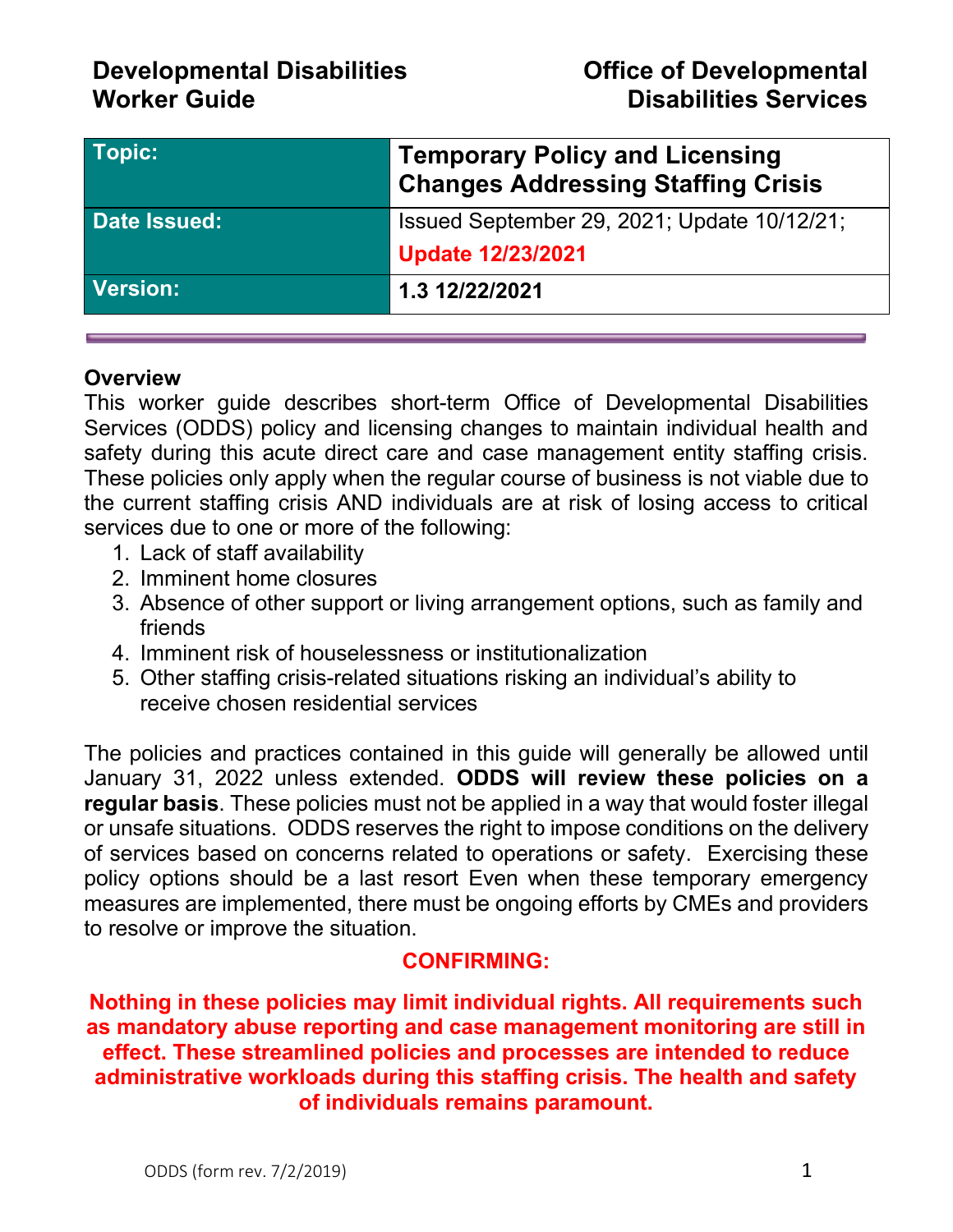| 24-Hour Group Home Capacity Changes: Process and Funding Levels 6     |
|-----------------------------------------------------------------------|
|                                                                       |
|                                                                       |
|                                                                       |
|                                                                       |
|                                                                       |
|                                                                       |
|                                                                       |
|                                                                       |
|                                                                       |
|                                                                       |
|                                                                       |
| Assessors and Other CME Staff Providing Case Management Activities 19 |
|                                                                       |
|                                                                       |
|                                                                       |
|                                                                       |
|                                                                       |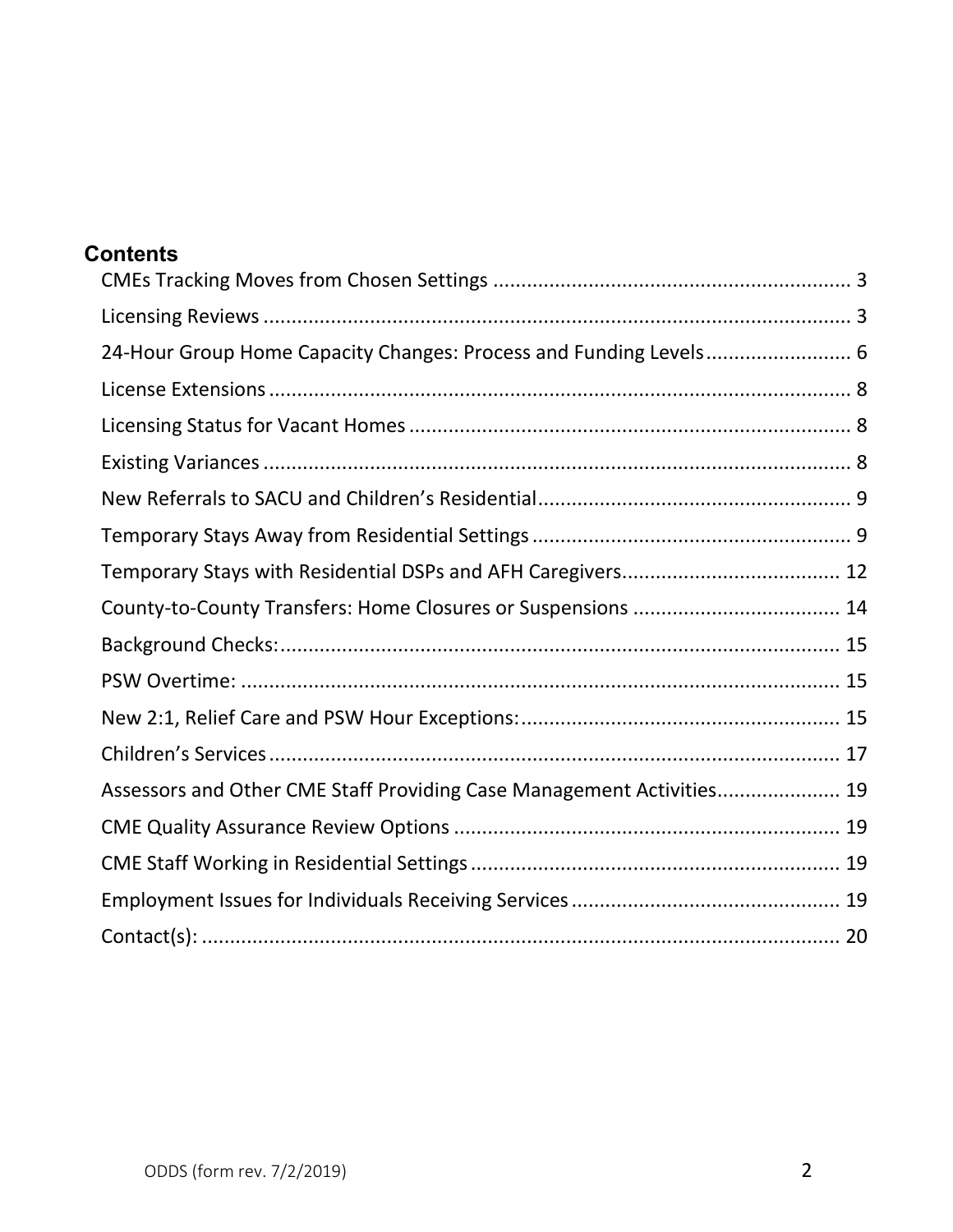<span id="page-2-0"></span>**October 12, 2021 section update:**

**CMEs must maintain up-to-date contact information for individuals temporarily displaced from a chosen setting due to the provider staffing crisis.**

**CMEs must track the following information and produce it upon ODDS request:**

- **1. Name of person**
- **2. Prime number**
- **3. New temporary address**
- **4. Type of temporary address, e.g., relative's home, foster home, etc.**
- **5. Anticipated duration of temporary move**

**End of October 12, 2021 section update**

<span id="page-2-1"></span>**Licensing Reviews**

**December 23, 2021 Update** 

**ODDS Licensing will resume normal reviews on January 1, 2022. Current information can be found in the Licensing Reopening Guide, available here: [https://www.oregon.gov/DHS/SENIORS-](https://www.oregon.gov/DHS/SENIORS-DISABILITIES/DD/ODDS%20Resource%20Library/Licensors-Reopening-Worker-Guide.pdf)**

**[DISABILITIES/DD/ODDS%20Resource%20Library/Licensors-Reopening-](https://www.oregon.gov/DHS/SENIORS-DISABILITIES/DD/ODDS%20Resource%20Library/Licensors-Reopening-Worker-Guide.pdf)[Worker-Guide.pdf](https://www.oregon.gov/DHS/SENIORS-DISABILITIES/DD/ODDS%20Resource%20Library/Licensors-Reopening-Worker-Guide.pdf)**

## **End of December 23, 2021 Update**

ODDS Licensing will be moving to a condensed version of the standard review process. The focus of reviews will be on high-level health and safety components for 24-hour residential homes and Adult Foster Homes (AFH). Child Foster Homes (CFH) reviews will continue according to the normal process.

## **Overview of Adult Foster Home Licensing Reviews:**

Effective October 1, 2021, Community Developmental Disability Program (CDDP) Licensors will conduct an abbreviated inspection. This will include a combination of remote review and on-site in-person inspection of the AFH. Providers must submit the following:

- All renewal paperwork
	- o Application
	- o Fee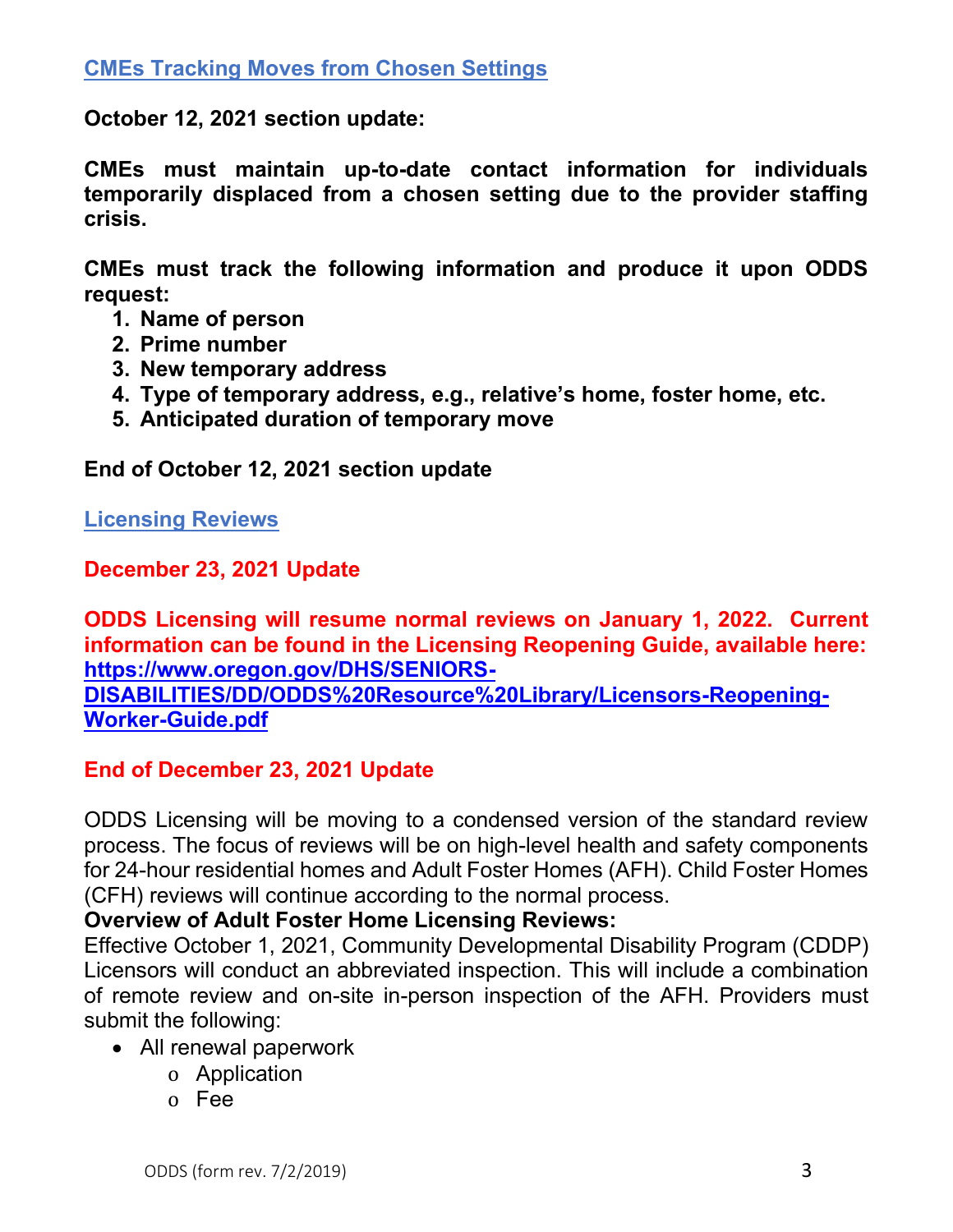- o PEAA
- o Caregiver Qualifications
- o Consent (Providers and Resident Manager)
- o Plan of Daily Operation (for each home)
- o Inspection Checklist (on site visit)
- The following documents may be submitted electronically prior to the onsite inspection.
	- o Staff Qualification Checklist (completed by provider and submitted prior to onsite inspections)
	- o Well Water
	- o Chimney/Woodstove Cleaning
	- o Progress Notes
	- o Proof of vaccinations or approved exemption
	- o Policies or procedures for verifying vaccination compliance

## *Information For CDDP Licensors:*

### **December 23, 2021**

**CDDP Licensing activities initiated on or after January 1, 2022 will return to normal processes. Current information can be found in the Licensing Reopening Guide, available here:**

**[https://www.oregon.gov/DHS/SENIORS-](https://www.oregon.gov/DHS/SENIORS-DISABILITIES/DD/ODDS%20Resource%20Library/Licensors-Reopening-Worker-Guide.pdf)**

**[DISABILITIES/DD/ODDS%20Resource%20Library/Licensors-Reopening-](https://www.oregon.gov/DHS/SENIORS-DISABILITIES/DD/ODDS%20Resource%20Library/Licensors-Reopening-Worker-Guide.pdf)[Worker-Guide.pdf](https://www.oregon.gov/DHS/SENIORS-DISABILITIES/DD/ODDS%20Resource%20Library/Licensors-Reopening-Worker-Guide.pdf)**

# **End of December 23, 2021 Update**

CDDP licensors will contact the Services Coordinator (SC) for the individual(s) living in the home whom they plan on reviewing and ask the following questions:

- When did monitoring last occur? Monthly? Quarterly?
- Were there any changes? SC concerns? Licensors' concerns?
- Have there been any incident reports (IRs)? If so, how many? Type? Outcome?

CDDP licensors will continue to conduct reviews for complaints and other general safety concerns as they arise.

CDDP licensors have been given an amended review list that they will follow during reviews. This list identifies the topics that will be reviewed and topics that are suspended. The list focuses on the health and safety of the individuals including but not limited to: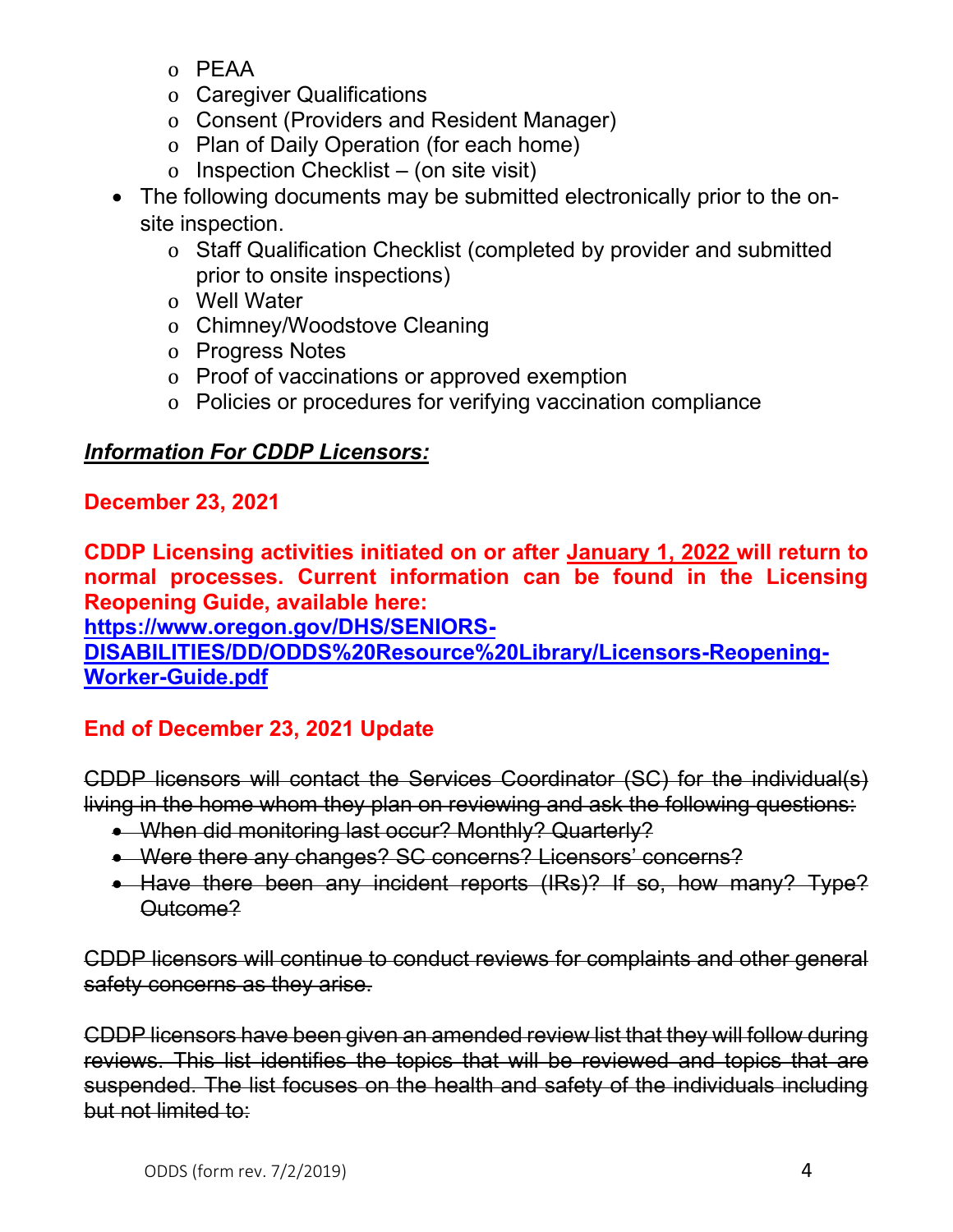- A condensed environmental walk-through
- Fire safety precautions
- Medication reviews
- Nursing care plans
- Behavior supports
- Incident reporting and abuse investigations
- Bill of rights information
- Support plans and identified risks
- Vaccine and/or exemption compliance (effective October 18, 2021)
- Policies and procedures for verifying vaccination compliance for other healthcare workers who enter the home
	- o This may be a written explanation of how the provider will verify the vaccination status of "healthcare workers" (defined in [DD-AR-21-080\)](https://www.oregon.gov/dhs/SENIORS-DISABILITIES/DD/Transmittals/21080.pdf) who come into the home.

### **Overview of 24-Hour Residential Home & Host Homes Licensing Reviews:**

Effective October 1, 2021, licensing inspections will be a combination of remote review and on-site in person inspection of the 24-hour home. Any license review requiring a follow-up will be completed using standard review processes.

- This policy affects only those agencies whose license or endorsement are due for their renewal.
- Licensing will continue to conduct reviews for complaints and other general safety concerns.

Prior to a review, a member of the ODDS licensing unit will contact the provider to identify the information needed for the review.

Reviews will focus on:

- In person onsite review (environmental review, medication review, person specific information)
- Medical protocols and supporting documentation including the safety plan, nursing care plan, positive behavior support plan (PBSP), provider risk mitigation strategies (PRMS), protocols, etc., when applicable.
- Medications, physician's orders, medical visits, and other medical records
- Progress notes, incident reports, tracking documentation, individuallybased limitations (IBLs), etc.
- Nursing delegations, Individual Support Plan (ISP)/PBSP training, residency agreements, person specific variances.
- Vaccine and/or exemption compliance (effective October 18, 2021)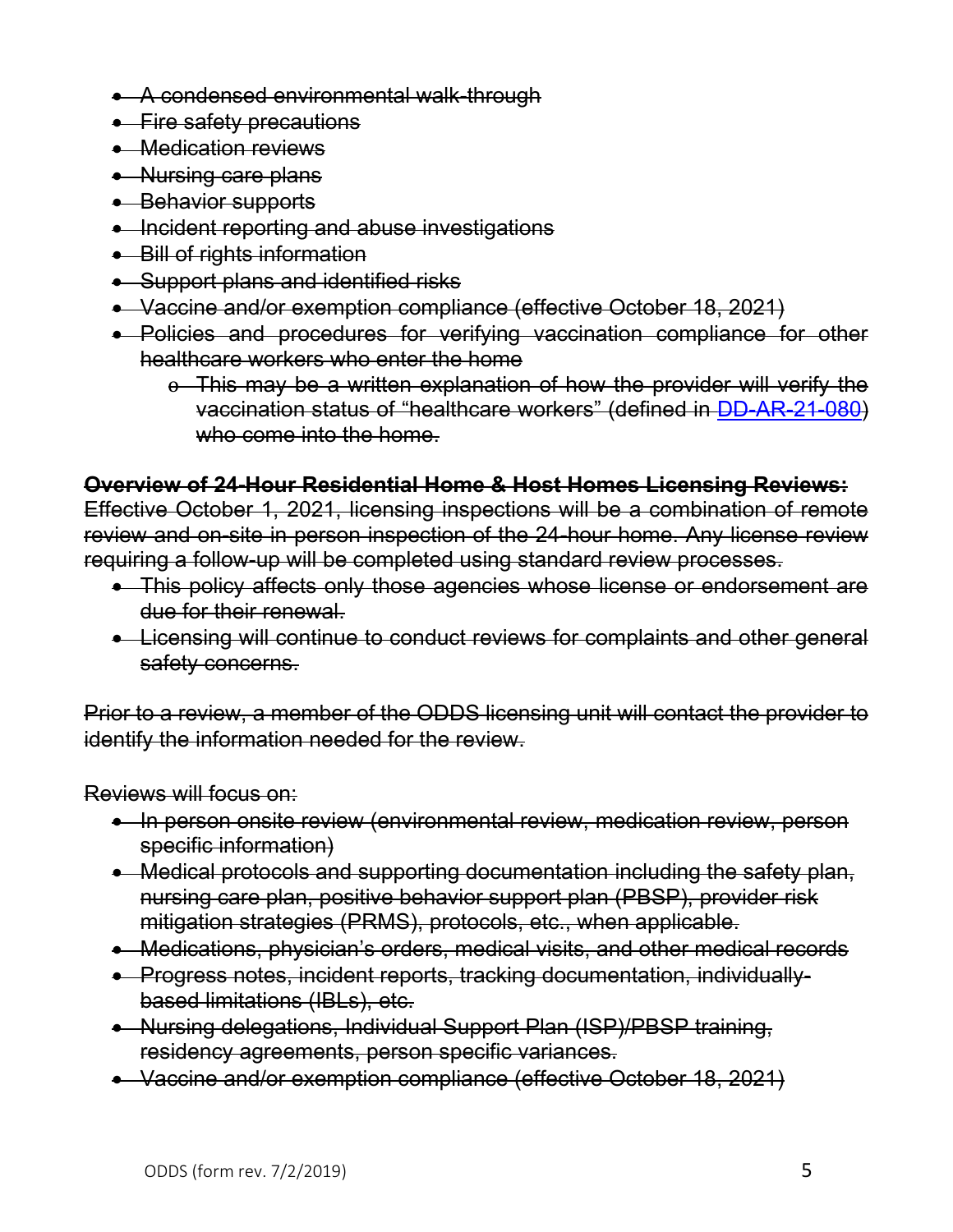ODDS Licensing has the discretion to expand the focus of the review, expand the timeframe of documents reviewed, and/or move to a full review process.

<span id="page-5-0"></span>**24-Hour Group Home Capacity Changes: Process and Funding Levels Process for increasing capacity**

**December 23, 2021 Update:**

**Beginning December 31, 2021, ODDS will not process any new temporary capacity changes through this expedited process and will return to normal processing.** 

**Approved temporary capacity changes will be extended until March 31, 2022. ODDS Licensing will contact providers in case they do not want to extend their approved temporary capacity change. There is no action required from providers to extend until March 31, 2022. ODDS will create funding review memos that indicate the higher rates through March 31, 2022 and send them to CDDP managers and providers.** 

**Effective April 1, 2022, rates will be adjusted by ODDS to reflect the home's capacity according to standard rate tables. This means rates will be reduced if the home remains at an increased capacity or has requested a permanent capacity increase. If a person has moved, it is expected that by April 1, 2022, eXPRS CPAs have been adjusted accordingly.** 

**Please note, all other policies in this guide are set to expire on January 31, 2022.** 

For all **temporary** capacity changes **submitted through December 31, 2021**, providers must submit a **[Change of Capacity form](https://www.oregon.gov/dhs/SENIORS-DISABILITIES/DD/ODDS%20Resource%20Library/ODDS-Provider-Change-Capacity-Form.pdf)** to [DD.licensing@dhsoha.state.or.us](mailto:DD.licensing@dhsoha.state.or.us) and their local CDDP Program Manager **BEFORE** any moves or changes occur. Upon receipt, ODDS licensing will review the request while taking the following into account:

- Current provider status
- History of provider agency and endorsements
- Review of previous corrective action and/or settlement agreements
- Open abuse investigations or complaints

Providers requesting capacity increases to **6 or more individuals in a home** will need to answer additional questions on the change of capacity form, have a 13D sprinkler system installed, and show the home has been inspected within the last year.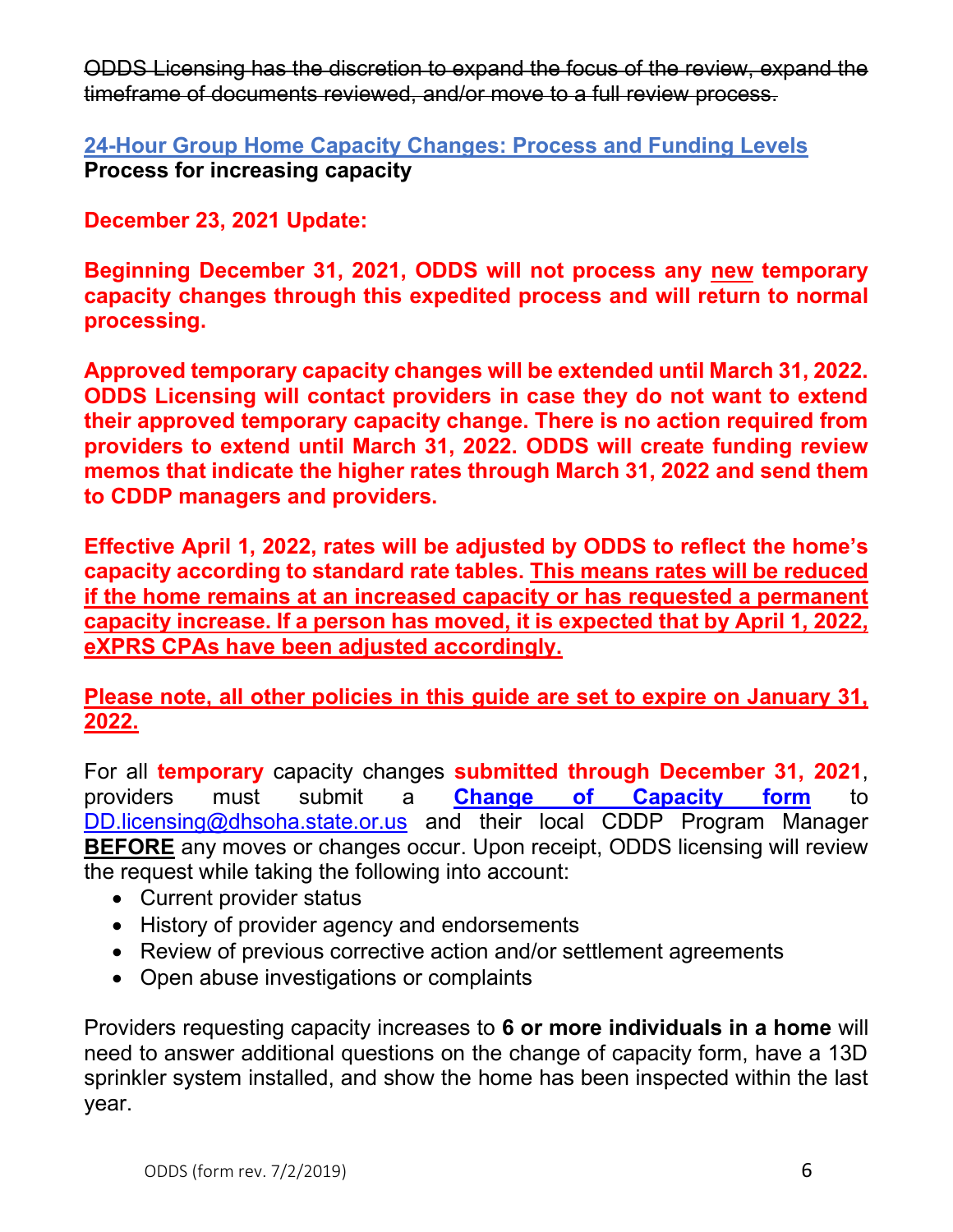Capacity increases may not be approved for more than 10 for adults and 5 for children per home. Any requests for capacity increases outside those parameters, to 10 or more adults, must include a private living space for each person will be reviewed with a higher level of scrutiny and will require an onsite licensing visit. ODDS Licensing and the ODDS Policy Unit will work with providers requesting a capacity increase to 5 children to ensure proper notifications occur per rule and statute.

Capacity increases resulting in shared bedrooms must follow rules related to square footage, choice of roommate, etc. When a bedroom might be shared, providers must submit a floor plan of the home identifying the dimensions of the bedroom(s). ODDS Licensing will not approve more than 2 people sharing a bedroom, use of common areas or garages converted to bedrooms, or adults and children sharing a bedroom. Providers must continue to follow egress and fire safety standards.

Situations that are outside of this policy and are necessary for the health and safety of individuals will be reviewed through the variance process on a case-by-case basis. Variances related to sprinkler systems for 24-hour residential settings will only be considered if the staffing plan for the home indicates there will be enough staff on site for evacuation during a fire, in addition to the fire safety requirements in OAR [411-325-0280\(2\).](https://www.oregon.gov/DHS/SENIORS-DISABILITIES/DD/ODDSRules/411-325.pdf) ODDS has the authority to deny any variance requests even if these standards are met.

## **End of December 23, 2021 section update.**

**October 12, 2021 section update**

**ODDS Licensing will notify providers and the local CDDP upon capacity change request approval.** 

### **End of October 12, 2021 section update**

### **Funding levels upon capacity changes:**

For an emergency placement, individual rates will transfer to the new placement unchanged. These will be approved for 90 days initially with the option for another 90 days if needed. If homes are combined and one or more licenses is returned to the state, the rate freeze may be reconsidered. ODDS urges providers to maintain their licenses whenever possible for future system capacity.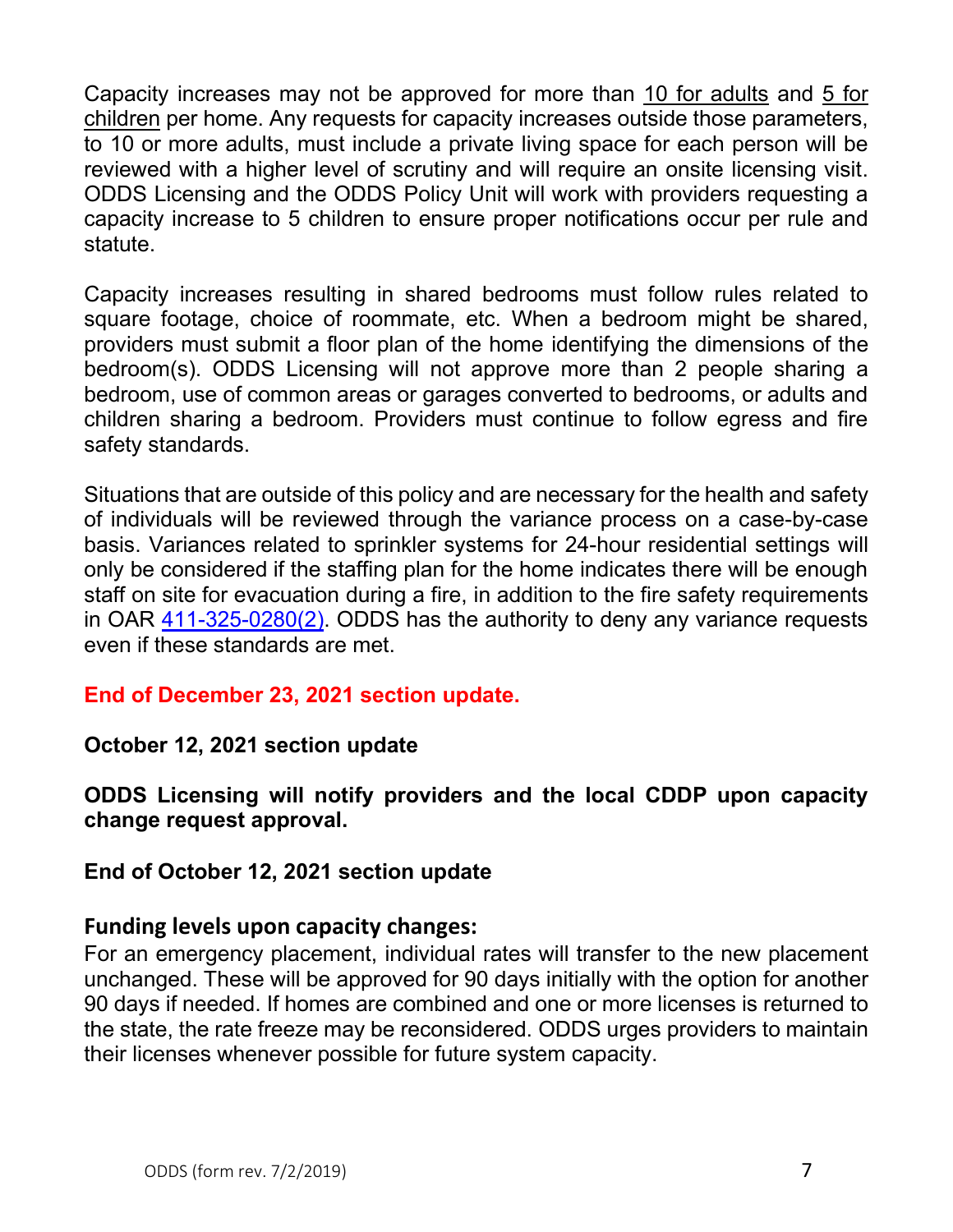#### <span id="page-7-0"></span>**License Extensions**

ODDS Licensing will process extensions for licenses and certifications. Extensions will be noted in the ASPEN database. Providers must submit an application and applicable fees prior to the expiration. The following outlines the specifics for the various program settings:

#### **Extensions for AFH and CFH:**

Adult Foster Home (AFH) and Child Foster Home (CFH) providers will receive a letter from ODDS regarding the license/certification being extended.

· All AFH and CFH renewals that were due for renewal in 2020 will receive an extension to their 2022 expiration date.

· All AFH and CFH renewals that were due in 2021 but have not been reviewed will continue to receive extensions as needed.

#### **Extensions for 24-hour residential homes**:

24-hour residential home providers will receive an automatic 90-day extension pending completion of all reviews. ODDS Licensing will send these extensions will be sent to the eXPRS team so there is not a gap in billing for providers. Licensing reviews are being prioritized by oldest due to newest due.

If providers have any questions on application status, extensions, or issues with billing please contact [DD.licensing@dhsoha.state.or.us.](mailto:DD.licensing@dhsoha.state.or.us)

#### <span id="page-7-1"></span>**Licensing Status for Vacant Homes**

**To the extent possible, empty homes should not be closed.** Their status should become "active but not serving".

### **CMEs must process moves from "active but not serving" homes with the same urgency as moves from homes that are closing.**

Providers are required to notify licensing upon individuals moving back into the home.

#### <span id="page-7-2"></span>**Existing Variances**

Currently approved variances that are individual-specific may be transferred to an individual's new residence when the variance continues to be needed, appropriate, and a safe practice. The SC will amend the ODDS-issued variance form to include the new residential setting's physical address and the date the move occurred. The SC will then submit the amended variance to the ODDS variance email box: [ODDS.Variances@dhsoha.state.or.us](mailto:ODDS.Variances@dhsoha.state.or.us) within 30 days following the individual's move-in date to the new residence.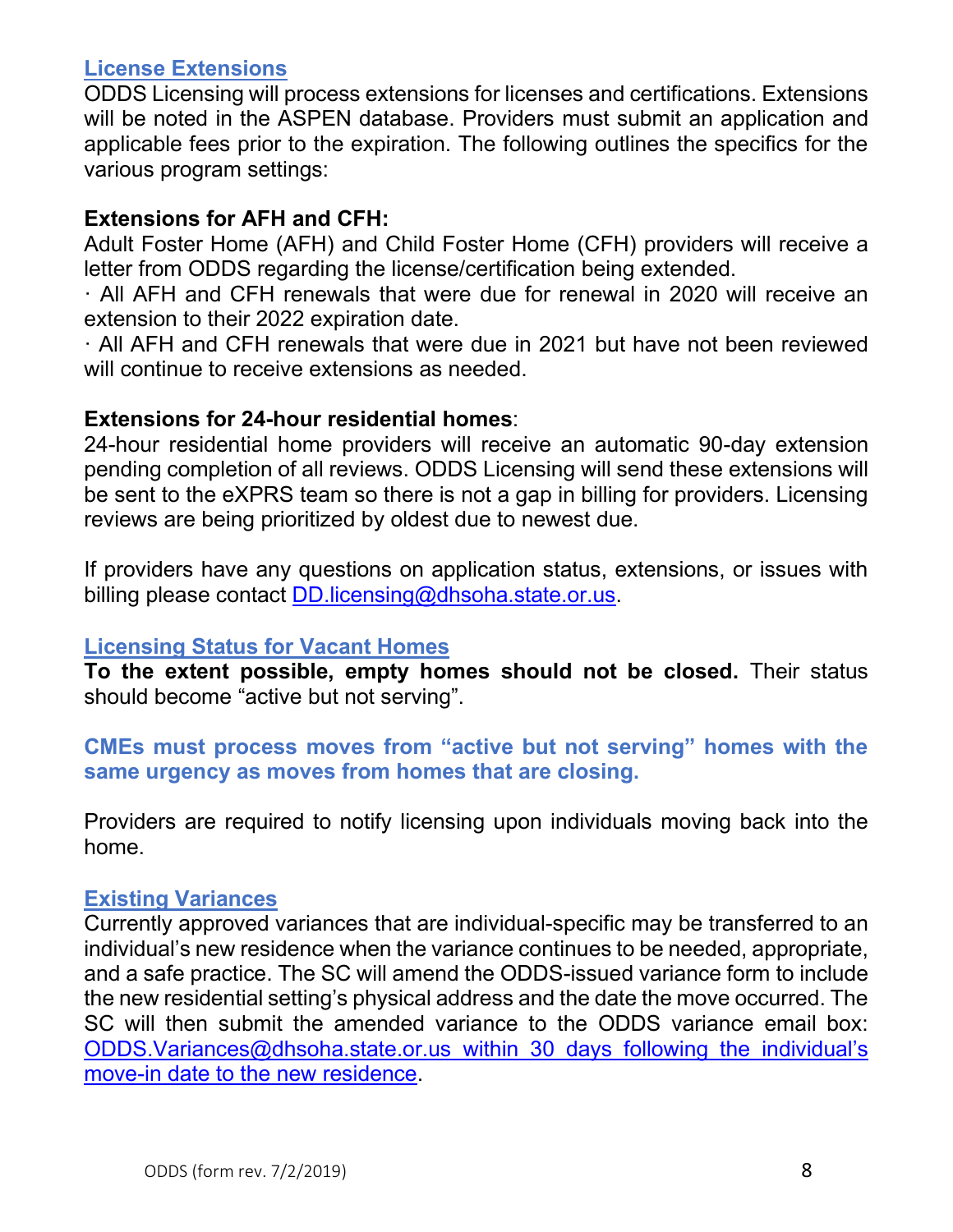### <span id="page-8-0"></span>**New Referrals to SACU and Children's Residential**

At this time, there are no vacancies in the Stabilization and Crisis Unit (SACU) or in children's residential homes due to the staffing crisis. Serious capacity challenges for these settings in particular are expected to continue. Case Management Entities (CMEs) and ISP teams should prioritize other settings before initiating a new referral to SACU or children's residential homes.

### <span id="page-8-1"></span>**Temporary Stays Away from Residential Settings**

This section of the guide describes policy options available when an individual cannot be safely served in their permanent home due to staffing shortages and must temporarily reside in another home.

When a move is necessary, the individual (and their legal representative, where applicable) must be involved and informed of their options and alternate settings. Options for alternate settings may be offered by the provider in place of the services coordinator (SC). The discussion should be documented and relayed to the SC for documentation in progress notes. When no preferred option is available, it is important to identify the individual's desired outcomes for their living situation and develop a plan to achieve it as soon as possible.

The SC must be notified of the move **BEFORE** it occurs. The provider must work with the SC to assure that the individual's needs can safely be met in the new setting.

### **October 12, 2021 section update**

**Upon notification of an individual moving from one 24-hour home into another 24-hour home, the CME must update the CPA to reflect the person's new address in eXPRS within three business days of the date of the move. The CPA should be time-limited to 90 days or fewer depending on the capacity change approval notice. CMEs should use the "notes" field to indicate the move is temporary due to the 2021 staffing crisis.** 

### **End of October 12, 2021 section update**

**Licensed or certified providers must obtain permission from ODDS prior to any child and adult sharing a residence**. The provider and Community Developmental Disability Program (CDDP) must work together to complete a variance request (form DHS 6001) and a safety assessment (form DHS 6001A). Indicate the request is "urgent" by marking the box at the top of the form. Send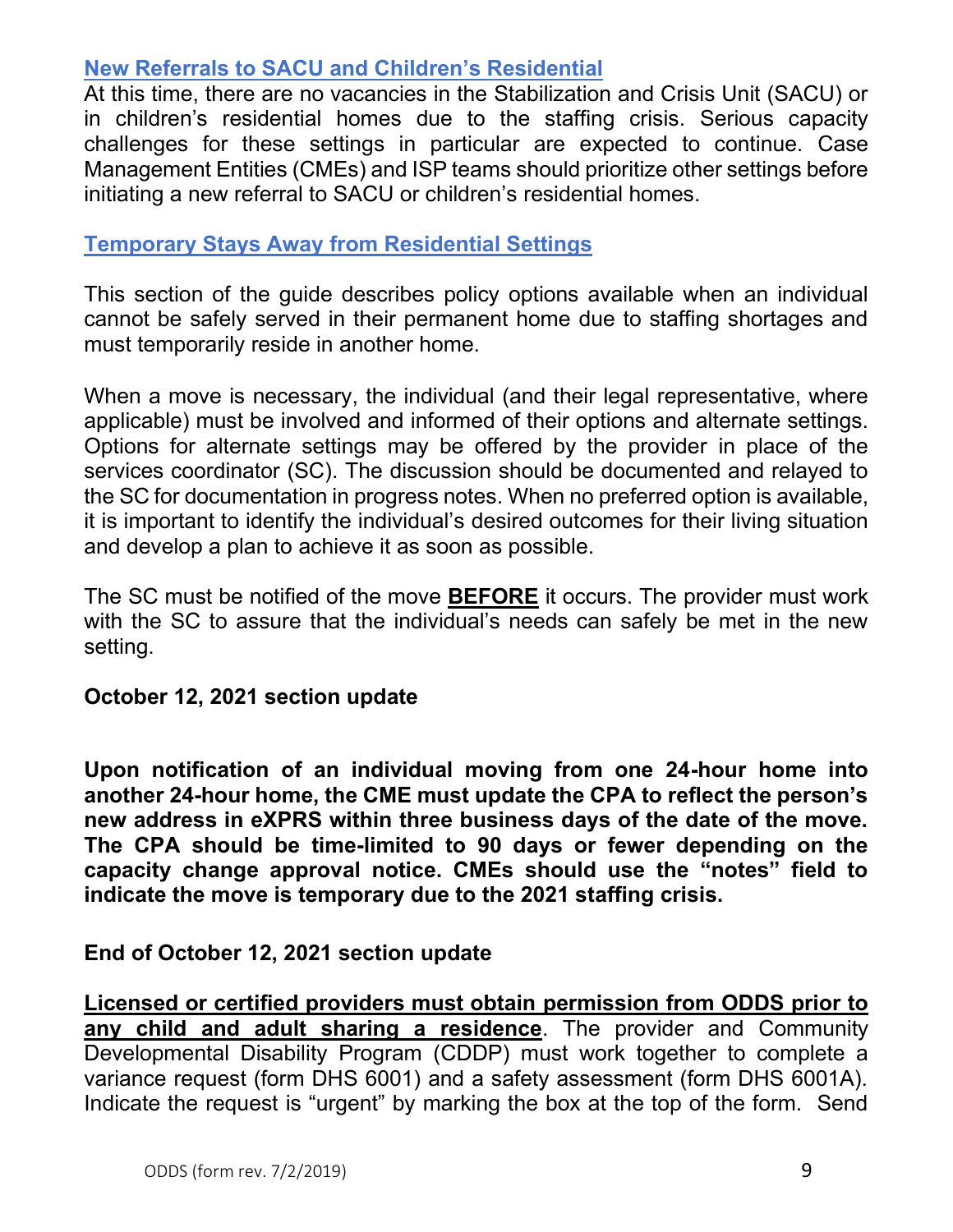them to [ODDS.Variances@dhsoha.state.or.us](mailto:ODDS.Variances@dhsoha.state.or.us). and include "**URGENT**" in the email subject line.

When the move involves a shared bedroom, providers must inform the individuals and assess safety. No more than two people can share a bedroom and a child (under 18) may not share a bedroom with an adult under any circumstances. If an individual objects to the new roommate, the individually-based limitation (IBL) process must be applied to address the situation.

### **October 12, 2021 section update**

**If any move is necessary due to an emergency staffing shortage and the individual does not agree with the move, the individual must be provided with a notice of involuntary exit**. **ODDS must be provided a copy of the notice via email at** [DD.licensing@dhsoha.state.or.us.](mailto:DD.licensing@dhsoha.state.or.us) and their local CDDP Program Manager**.** Alternate care arrangements may proceed when the situation is urgent and imminent, but the individual has appeal rights (unless the home is surrendering the license) and must be allowed to stay in the home, if requested, until the appeal process is complete. The individual may be eligible for an expedited hearing related to this emergency situation.

# **End of October 12, 2021 section update**

For a move to a home operated by a new provider, the SC, individual (and their legal representative, if applicable) and new provider must agree on the entry date for movement to the new residence. The following requirements are waived:

- the exit meeting requirements for both the provider and service coordinator (OAR [411-415-0080\(7\);](https://www.oregon.gov/DHS/SENIORS-DISABILITIES/DD/ODDSRules/411-415-2016-06-29-perm.pdf) [411-325-0390\(7\)](https://www.oregon.gov/DHS/SENIORS-DISABILITIES/DD/ODDSRules/411-325.pdf); [411-360-0190\(7\);](https://www.oregon.gov/DHS/SENIORS-DISABILITIES/DD/ODDSRules/411-360.pdf) [411-346-](https://www.oregon.gov/dhs/SENIORS-DISABILITIES/DD/ODDSRules/411-346-2021-03-01-Perm.pdf) [0240\(7\)\)](https://www.oregon.gov/dhs/SENIORS-DISABILITIES/DD/ODDSRules/411-346-2021-03-01-Perm.pdf)
- the ISP transition plan requirements in [411-346-0190\(e\)\(](https://www.oregon.gov/dhs/SENIORS-DISABILITIES/DD/ODDSRules/411-346-2021-03-01-Perm.pdf)B) when it is not feasible for a child in foster care to have a transition plan to be developed.
- The in-person entry meeting requirement for the services coordinator and provider (OAR 411-415-0080(5); 411-325-0390(3)(b); 411-360-0190(3)(b); 411-346-0240(3)(b)).
- For information required upon entry, the following information must be made immediately available upon entry into the home, including:
	- Contact information and a plan for response from the provider when a need for support or an urgent/emergent situation arises
	- Individual Summary Sheet for the individual
	- Emergency information about the individual; and
	- The individual's ISP and supporting documented as necessary for caregivers, staff and other supports to meet the individual's needs such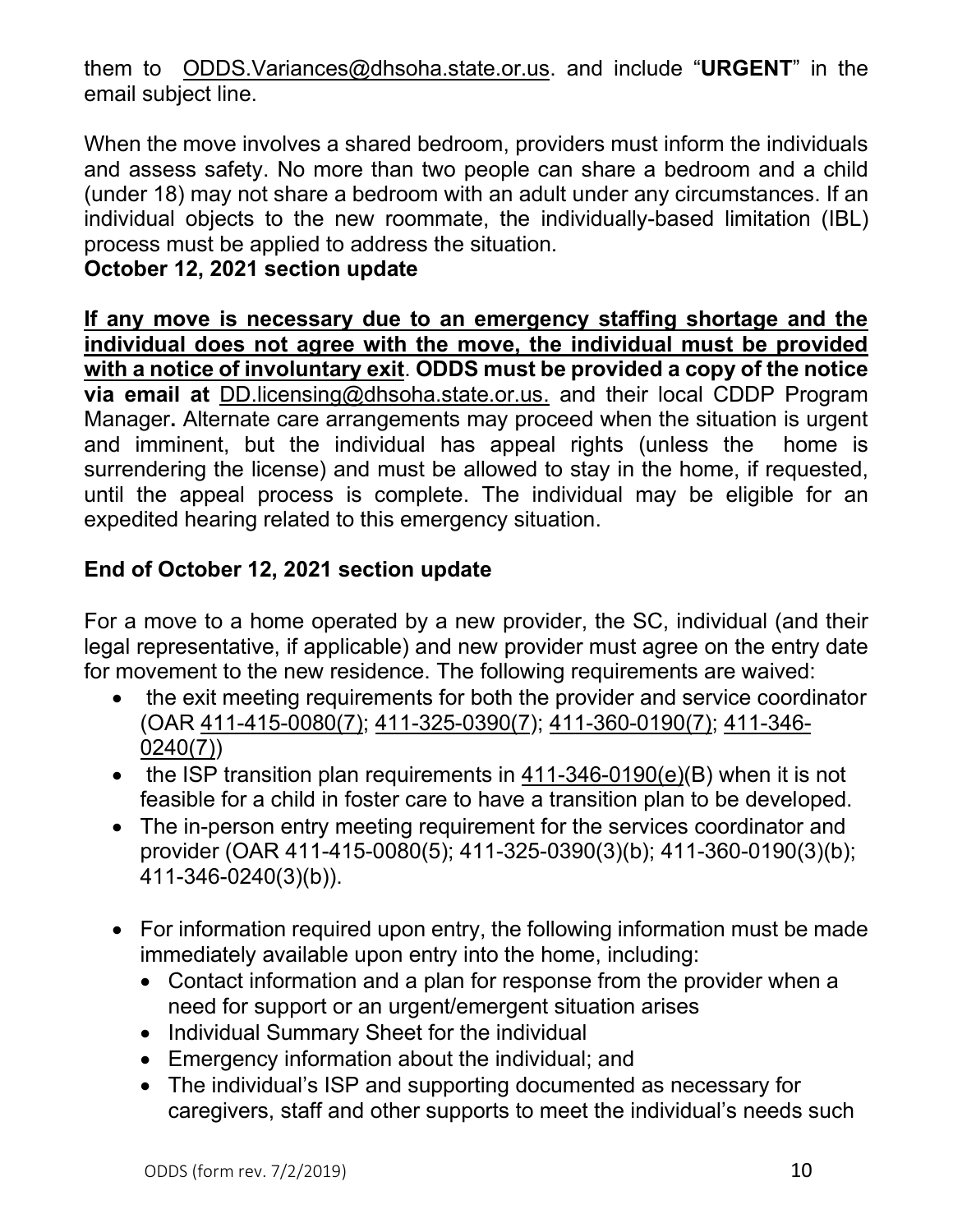as protocols, Functional Behavior Assessments (FBAs), Positive Behavior Support Plans (PBSPs), and nursing care plans.

- Assessment and identification of the individual's emergency evacuation support needs.
- The remaining entry documentation requirements in rule (OARs [411-](https://www.oregon.gov/DHS/SENIORS-DISABILITIES/DD/ODDSRules/411-325.pdf) [325-0390\(3\)\(c\);](https://www.oregon.gov/DHS/SENIORS-DISABILITIES/DD/ODDSRules/411-325.pdf) [411-360-0190\(3\)\(c\);](https://www.oregon.gov/DHS/SENIORS-DISABILITIES/DD/ODDSRules/411-360.pdf) [411-346-0240\(3\)\(c\)\)](https://www.oregon.gov/dhs/SENIORS-DISABILITIES/DD/ODDSRules/411-346-2021-03-01-Perm.pdf) must be met within 45 days of the individual's entry into the new home.
- Any prescription medication the individual requires and equipment or devices the individual owns must also be provided at the time of entry to the new home.

It may be necessary for an individual to be temporarily supported in a setting other than their usual 24-hour residential or foster care residence.

Other settings where a provider may deliver residential supports include:

- With family, friends, or acquaintances
- Being supported on vacation/in a hotel or other temporary lodging
- For adult foster care, being supported in another licensed setting operated by the same licensed provider
- For 24-hour residential settings, being supported in another licensed setting operated by the same certified and endorsed agency provider

Current Oregon Administrative Rules, OAR [411-325-0490 Provider Eligibility for](https://www.oregon.gov/DHS/SENIORS-DISABILITIES/DD/ODDSRules/411-325.pdf)  [Medicaid Service Payment;](https://www.oregon.gov/DHS/SENIORS-DISABILITIES/DD/ODDSRules/411-325.pdf) [OAR 411-360-0200 Adjustment, Suspension, or](https://www.oregon.gov/DHS/SENIORS-DISABILITIES/DD/ODDSRules/411-360.pdf)  [Termination of Payment;](https://www.oregon.gov/DHS/SENIORS-DISABILITIES/DD/ODDSRules/411-360.pdf) and [OAR 411-346-0250 Foster Provider Eligibility for](https://www.oregon.gov/dhs/SENIORS-DISABILITIES/DD/ODDSRules/411-346-2021-03-01-Perm.pdf)  [Medicaid Service Payment,](https://www.oregon.gov/dhs/SENIORS-DISABILITIES/DD/ODDSRules/411-346-2021-03-01-Perm.pdf) allow for providers to support individuals away from their usual residence. The OARs set standards for a provider to bill for services. As long as the provider is providing support that meets the rule requirements, the provider may bill for supporting the individual away from the home. The rules for adult foster care and 24-hour residential settings include time limits for alternate arrangements - up to 30 consecutive overnights and a maximum total of 45 overnight stays in an ISP year.

When services are not delivered, the days spent away must be entered as absences. For 24-hour residential homes, the 21-day bed hold policy applies.

When an individual is supported in any alternate licensed or certified home, the individual counts against the licensed capacity of the home where they are receiving services. The arrangement is considered a temporary stay if the plan is for the individual to return to their original residence. When it is necessary for the home's capacity to be increased, refer to the section related to capacity changes in this guide.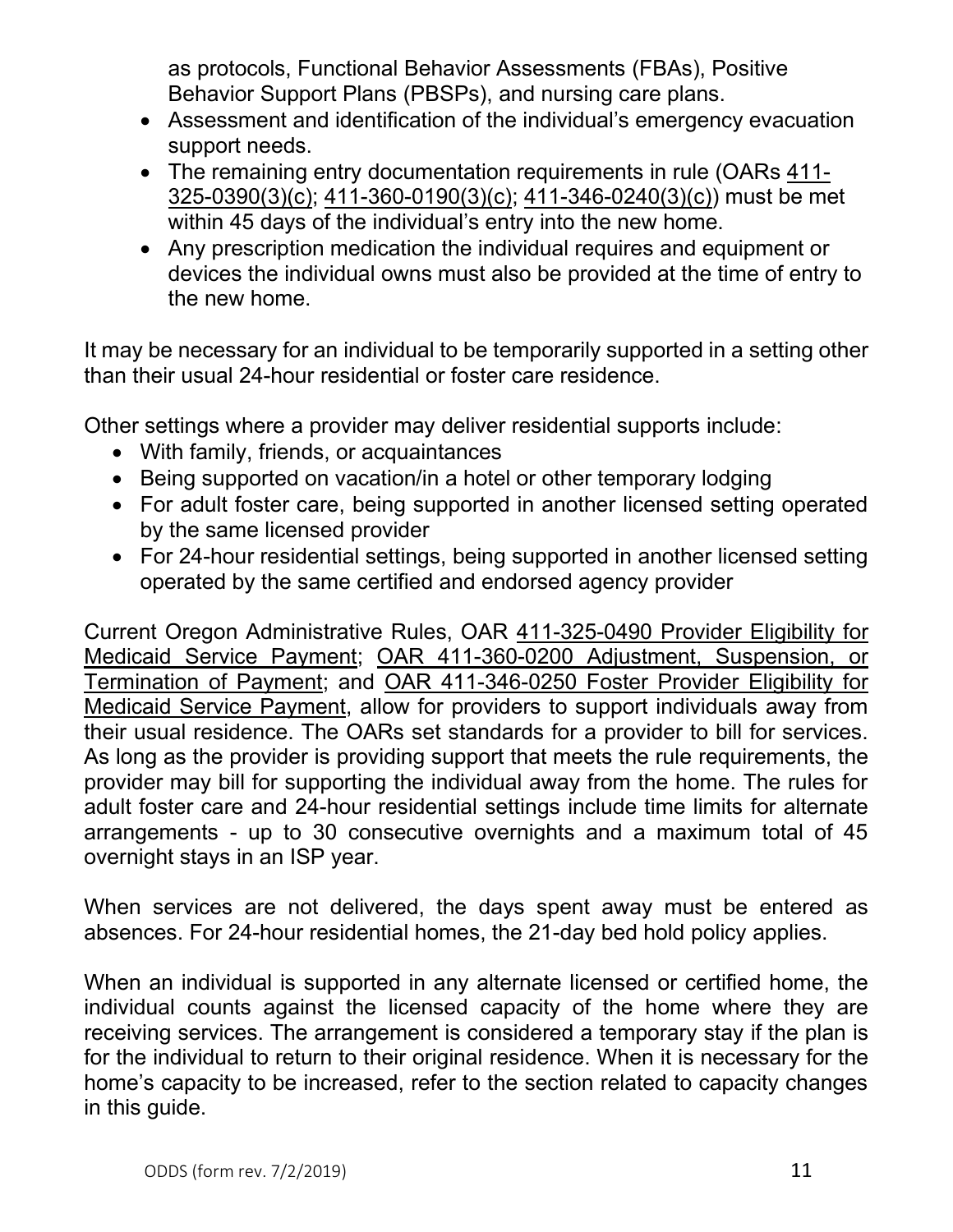The temporary stay arrangement must not result in the individual losing their primary residence placement.

The provider must assure that caregivers and others responsible for supporting the individual have the information needed to support the person in the temporary setting. Required information includes:

- Contact information and a plan for response from the provider when a need for support or an urgent/emergent situation arises
- Individual Summary Sheet for the individual
- Emergency information about the individual
- The individual's ISP and supporting documents as necessary for caregivers, staff and other supports to meet the individual's needs such as protocols, FBAs, PBSPs, and nursing care plans.
- Assessment and identification of the individual's emergency evacuation support needs.

During the temporary stay away from the home, the provider must work with the ISP team to address the individual's activities, commitments, and relationships and how to maintain these wherever possible during the stay, including:

- Employment;
- Day support activities;
- School or training/education program;
- Routine therapies or treatments;
- Extra-curricular activities, such as team events or activities for which routine attendance is expected;
- Family visitation; and
- Religious and cultural activities and observances.

Providers must coordinate with the individual's other services providers, where appropriate, to make arrangements for continuity of services. Additionally, the provider must assure that the individual is able to participate in medical appointments or therapies.

### <span id="page-11-0"></span>**Temporary Stays with Residential DSPs and AFH Caregivers October 12, 2021 section update**

**If a person is currently, temporarily staying with residential DSPs or AFH caregivers, the provider must notify ODDS Licensing and work with the local CDDP to identify alternatives.** 

**The following section has been removed effective October 7, 2021:**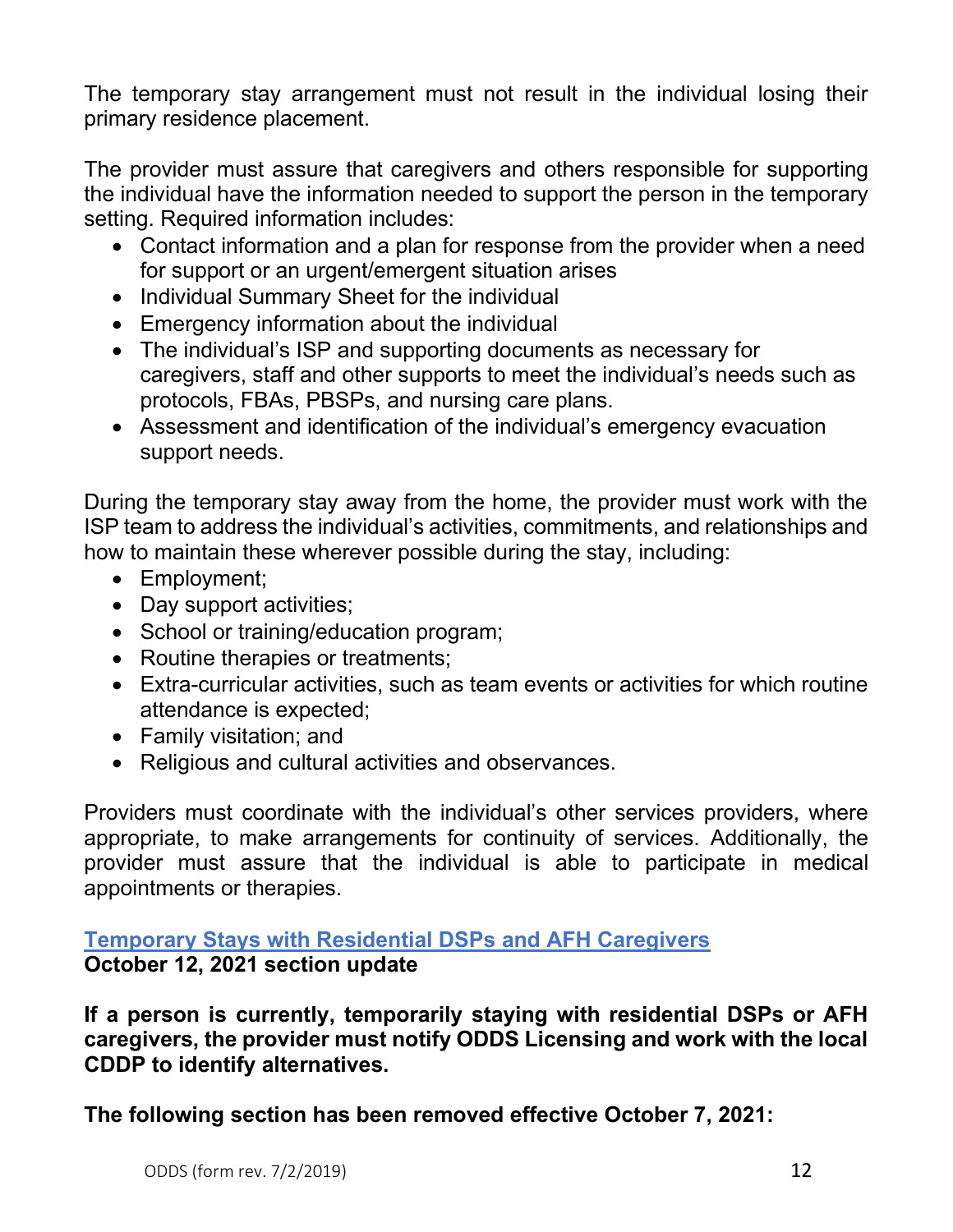This section of this guide describes the option for an individual to be supported in the residence of an agency staff member. The use of this option is at the discretion of the certified or licensed provider. The CDDP must be notified in advance of the temporary stay occurring, and providers must work collaboratively with the CDDP and ISP team to ensure that the individual's preferences and support needs are adequately and appropriately addressed through this arrangement

The policies specific to the **"Temporary Stays Away from Residential Settings"** section of this quide apply to these arrangements.

The licensed or certified residential provider retains responsibility for addressing the care and safety needs of the individual. The provider must ensure the following:

- The staff member caring for the individual has the training and experience to support an individual unassisted;
- The staff member has a current criminal background check with no disclosure of criminal or abuse since the date of approval. (Background checks extended due to the COVID-19 pandemic are considered current);
- The staff member is not the subject of open abuse investigation;
- The staff member is adequately trained to the individual's support plan and strategies for support;
- There is a back-up plan for support should the staff need assistance in addressing the individual's support needs;
- The provider implements a plan for close monitoring of the temporary stay arrangement; and
- The residential setting provider has inspected the physical location of the home and affirms that:
	- $\circ$  The home is free of safety hazards and is generally physically accessible to the individual;
	- $\circ$  The home is in adequately clean condition, including free of infestation of rodents or pests;
	- $\odot$  There are no unsecured firearms or weapons present in the home;
	- o There is a method for securing medication:
	- $\odot$  There are no other home occupants or visitors that present a risk to the individual (meaning that other adults present in the home must be free from abuse and criminal history and there are no known risks associated with minors who may be in the home);
	- $\circ$  There is a plan and means for quick egress from the home in an emergency;
	- $\circ$  There are working smoke alarms in the home;
	- $\circ$  There is a source of clean water and power;
	- o There is adequate food in the home;
	- $\circ$  There are sleeping accommodations that ensure the individual has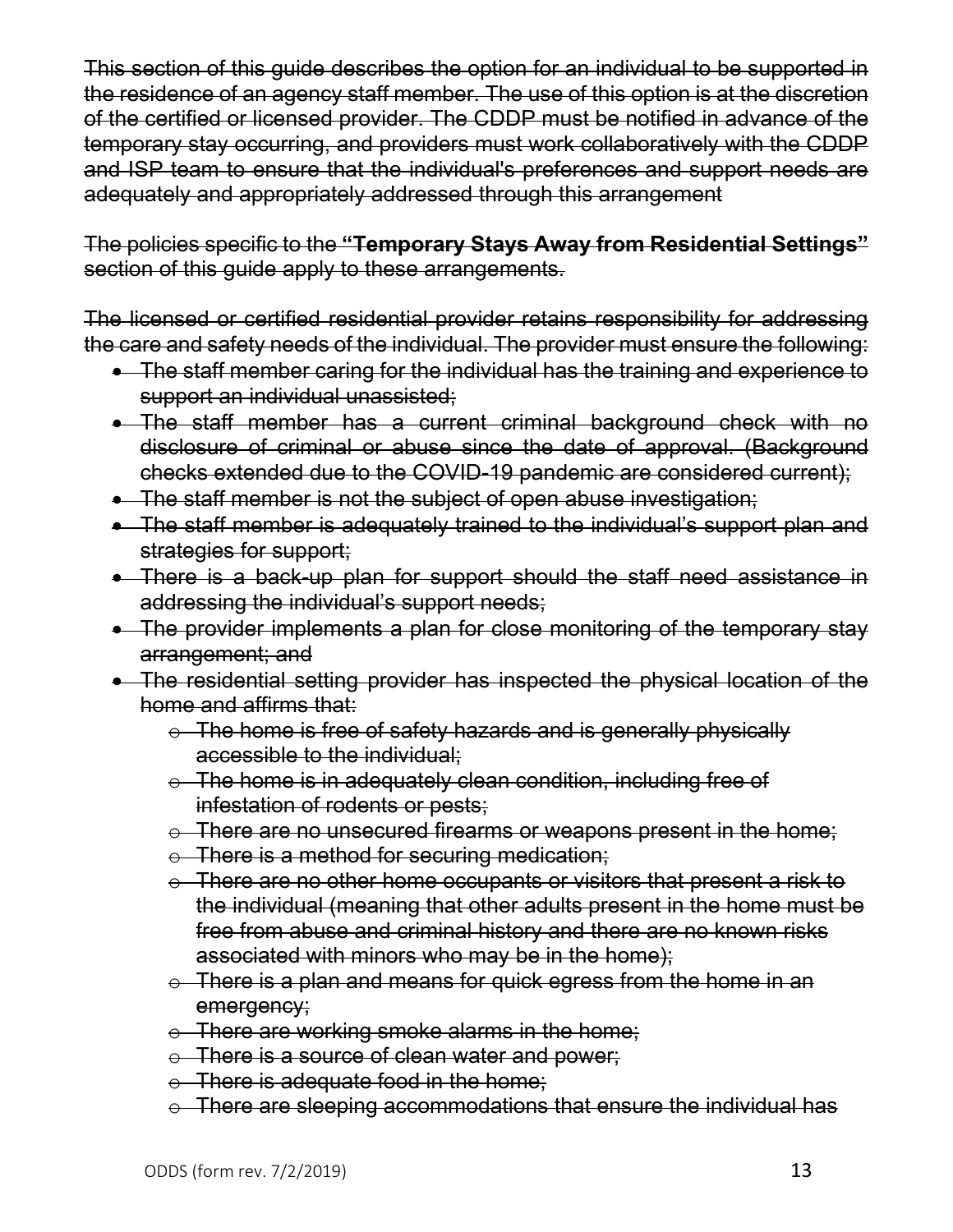access to a private bedroom and physically accessible bathroom facilities; and

 $\circ$  The individual will not be sleeping in a common area of the home or other portion of the home property that is not a bedroom space, such as a garage, living room, hallway, shed, tent, etc.

During the temporary stay of the individual in the staff home, the provider may bill for services in the same manner as if the individual was staying in the primary residence. The agency is responsible to arrange for compensation for the staff.

If it is determined that the arrangement is inappropriate, inadequate, or unsafe, the stay with the staff must be ended and the individual must be supported in another setting.

## **End of October 12, 2021 section update**

### <span id="page-13-0"></span>**County-to-County Transfers: Home Closures or Suspensions**

When an individual moves permanently from one county to another, the receiving county can delay I/DD eligibility review for up to one year.

When a move is expected to be temporary due to a provider's inability to adequately staff a home (see above for more information about these moves), the sending and receiving CMEs should use courtesy case management, and not complete a transfer. The sending CDDP can retain the SE 48 and service authorizations, and the CMEs come to an agreement as to which case management tasks would be assigned to each CME.

For temporary stays in another home operated by the same residential provider, site locations and other CPA details do not have to be updated in eXPRS, however, the CDDP where the individual is staying temporarily must be informed who the individual is that is staying in the county and where they are staying.

Any increases to the capacity of a 24-hour home under these temporary policies should not result in a lower rate. A decrease in capacity will result in an increased rate. For example, if two people temporarily leave a five-person home, the rate for the remaining three people should increase. If these two people move into a home with a licensed capacity of four, the rates should not change for any individual, even though the capacity of the home becomes six. Rates by capacity can be found in Appendix E of the Expenditure Guidelines. CPAs and POCs should be updated accordingly. accordingly. Requests for retroactive rate increases should be sent to: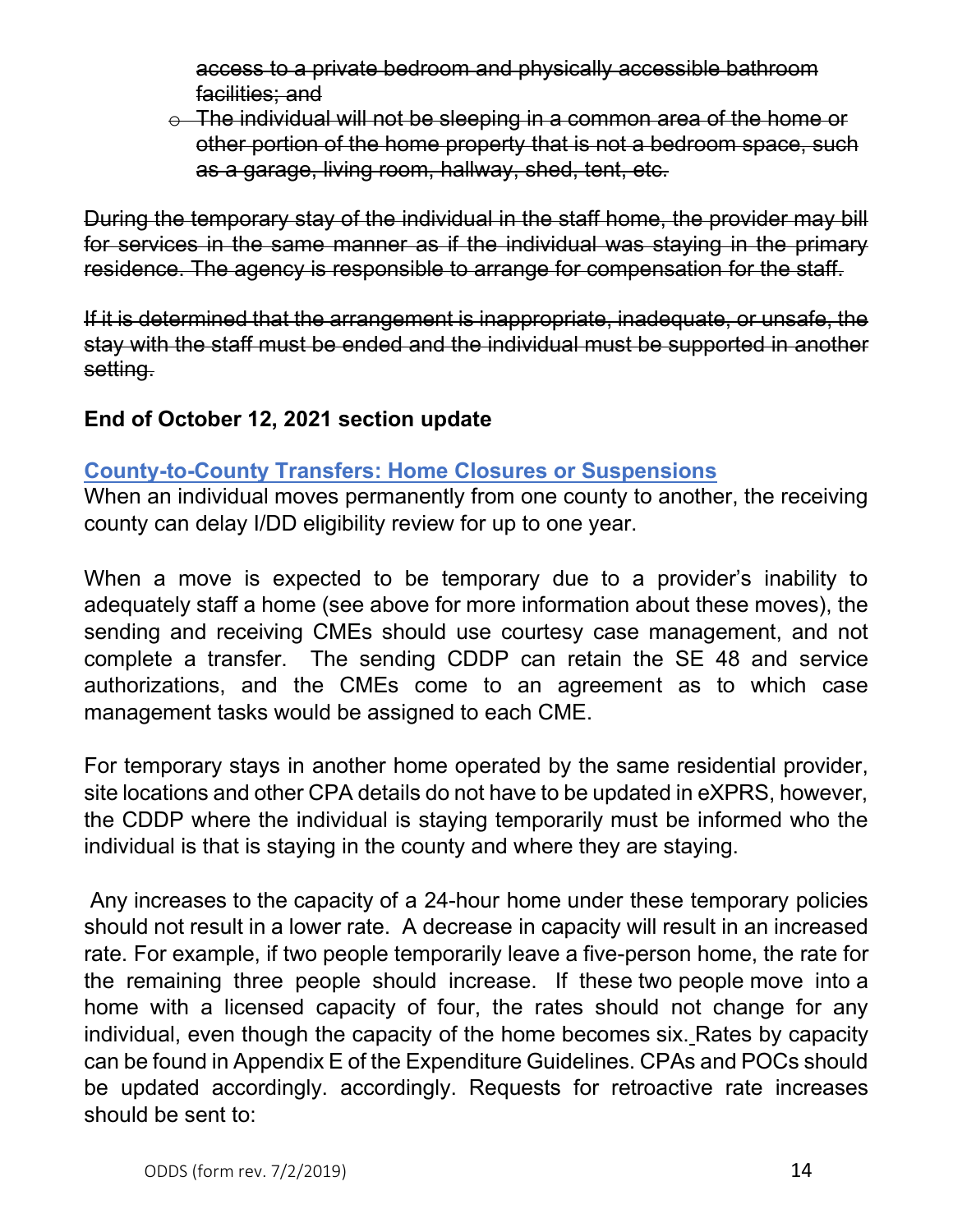## <span id="page-14-0"></span>**Background Checks:**

CMEs, Medicaid certified agency providers, child certified foster and adult licensed foster care providers are able to allow Subject Individuals (SIs) to work unsupervised on a preliminary basis pending a final fitness determination from the Background Check Unit (BCU). Preliminary approval is only allowed if the SI has no disclosed potentially disqualifying crimes or potentially disqualifying conditions and is limited to 90 days. The agency or certified/licensed provider may determine if working unsupervised is appropriate on a case-by-case basis.

### <span id="page-14-1"></span>**PSW Overtime:**

Temporary Personal Support Worker (PSW) overtime allowances related to COVID-19 are still in place. More information can be found in the [Case](https://www.oregon.gov/dhs/SENIORS-DISABILITIES/DD/ODDS%20Resource%20Library/Case-Management-Reopening-Worker-Guide.pdf)  [Management Entity COVID-19 Reopening Guide.](https://www.oregon.gov/dhs/SENIORS-DISABILITIES/DD/ODDS%20Resource%20Library/Case-Management-Reopening-Worker-Guide.pdf)

### <span id="page-14-2"></span>**New 2:1, Relief Care and PSW Hour Exceptions:**

Case Management Entities (CMEs) have the authority to review and authorize requests for 2:1 staffing for in-home attendant care, additional days of relief care beyond 14 per plan year, and 2:1 staffing for relief care. Authorizations will still pend in eXPRS and require ODDS to move them to 'accepted' status. ODDS will move them to accepted after verifying criteria below is met

## **2:1 Staffing**

The CME can authorize 2:1 staffing (attendant care or relief care) if at least one of the following is true:

- There is a Positive Behavior Support Plan (PBSP) that includes safeguarding interventions and the ONA identifies at least one of the following behaviors:
	- o Self-injurious behavior that may lead to a serious injury
	- o Aggressive or combative
	- o Injurious to animals
	- o Sexual aggression or assault
	- o Substantial property destruction
	- o Leaving the supervised area
	- o Pica (Ingestion of non-nutritive substances) and/or Placing Nonedible Objects in Mouth
- The Treatments and Therapies section (item 46b) of the ONA identifies that the individual is receiving special treatments five or more times per day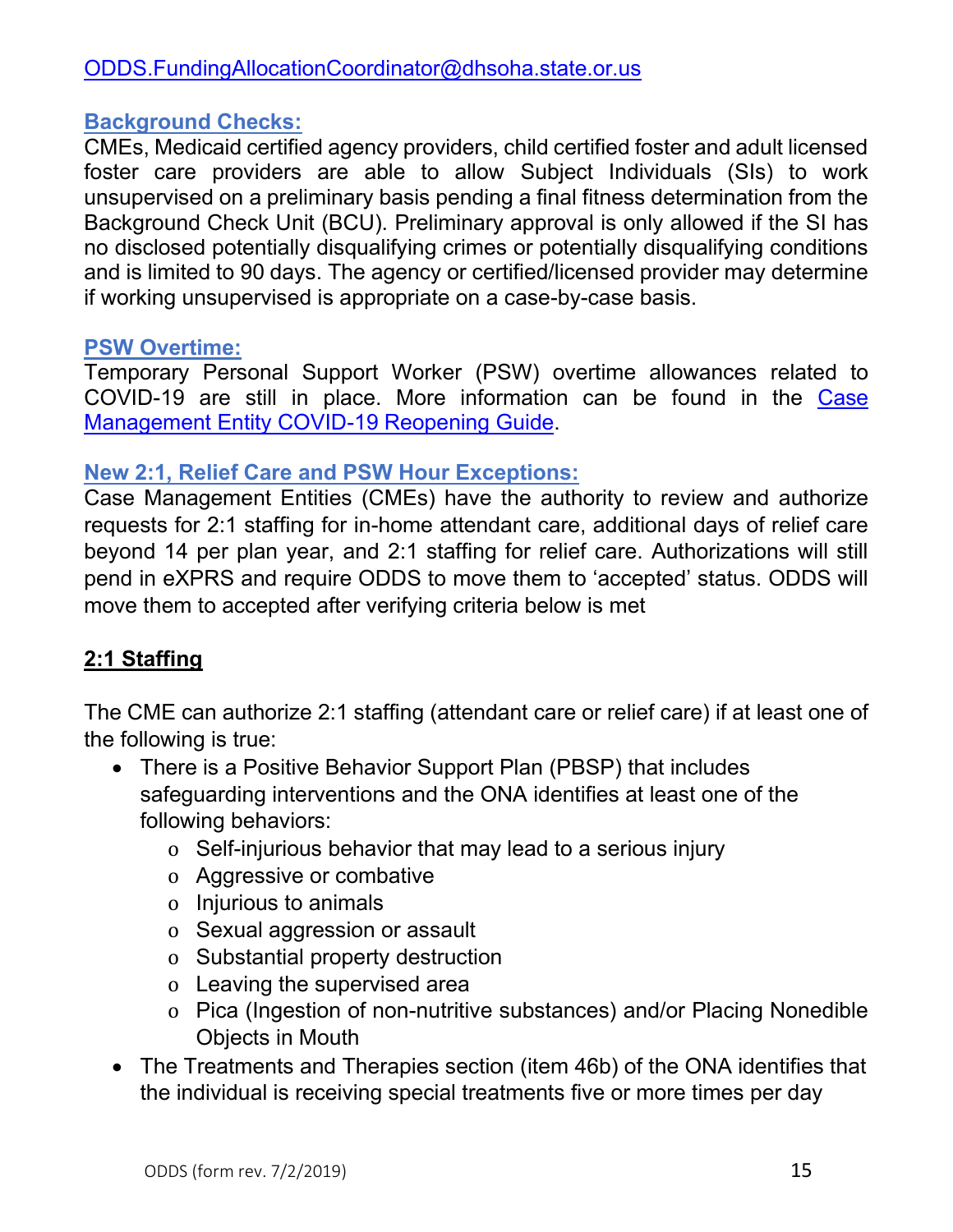from a care giver.

- Two-person assist is selected on an individual's ONA for at least one ADL activity.
- The individual requires exclusive focus from a paid care giver to assure the individual's health and safety and it is necessary for a different care giver to complete an IADL that would otherwise detract from the exclusive focus.

A CME **cannot** authorize 2:1:

- When documentation does not support the presence of any of the above circumstances
- For the purpose of training providers (continue to submit these to ODDS)
- Due to a specific provider's inability to do the task alone when another provider reasonably could.

# **A CME cannot authorize staffing ratios of greater than 2:1.**

Only as many hours of 2:1 as is needed to complete 2:1 tasks should be authorized. For 2:1 during relief care, the second attendant must only be authorized for as many hours as are necessary to complete 2:1 tasks, using the procedure code OR526ZE.

Authorization for 2:1 hourly attendant care may only be given for the duration of the individual's current ISP.

If the CME feels it is appropriate to deny a 2:1 request, give the individual a Notice of Planned Action (NOPA). The NOPA should clearly and plainly explain why the 2:1 isn't necessary. OARs cited in the NOPA should include 411-450-0060(7)(h); the explanation for the action should relate to it.

## **Additional Days of Relief Care**

The CME can authorize up to 14 additional relief care days in a plan year if:

- It can reasonably be anticipated to prevent an out of home placement
- It is needed because an immediate out of home placement is necessary due to a loss of supports in the in-home setting, and an entry to a residential setting cannot be accomplished in time without the additional relief care support.

Up to an additional 14 days (totaling 28 days/year), once per individual, may be authorized when the criteria is met. Plan lines/SPAs that authorize more than 14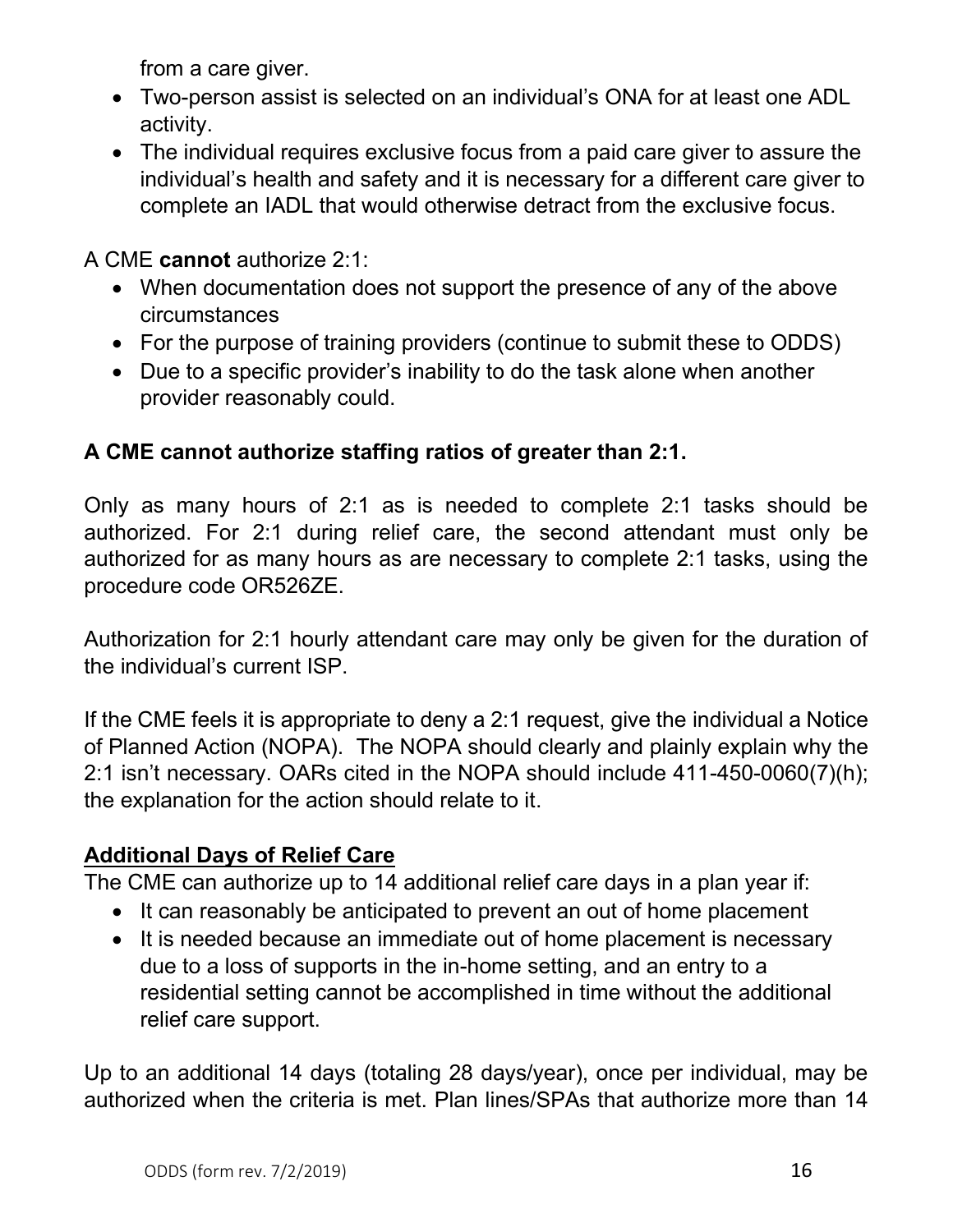days of relief care OR507 in a POC will pend for ODDS review/approval.

PSW overtime may be approved to allow a PSW to provide relief care when the relief care is for a reason identified above.

### **CME Exception Review Process**

At a minimum, the services coordinator (SC) or personal agent (PA) for the individual and a CME management-level supervisor must discuss and agree on an outcome for a request, with final approval given by the manager.

Maintain documentation used as the basis for the determination.

### Complete the **[CME Exception](https://www.oregon.gov/dhs/SENIORS-DISABILITIES/DD/ODDS%20Resource%20Library/ODDS-CME-Exception-Form.pdf) Form**.

- 1. Enter the authorization in eXPRS
- 2. The authorization will automatically pend.
- 3. Upload the completed local exception form to the POC.
- 4. Email the individual's name and prime to [ODDS.FundingAllocationCoordinator@dhsoha.state.or.us](mailto:ODDS.FundingAllocationCoordinator@dhsoha.state.or.us) using the subject line "CME exception."

### **Accessing DD services in non-HCBS settings:**

CMEs may authorize ancillary services for eligible people who are living in non-HCBS settings in order to support their transition to HCBS settings. Non-HCBS settings include psychiatric residential treatment facilities (PRTF), secure residential treatment facilities (SRTF), secure inpatient care (SCIP), secure adolescent inpatient (SAIP), secure residential treatment facilities (SRTF) hospitals, nursing facilities, and skilled nursing facilities. Ancillary services needed to support a smooth transition to HCBS setting may include Professional Behavior Services, assistive technology, and assistive devices. CMEs must notify ODDS if this is needed.

### <span id="page-16-0"></span>**Children's Services**

### **Transitioning from residential to in-home services:**

ODDS anticipates that some children currently residing in 24-hour residential settings will return to their family home if the family home can meet their needs. In these instances, local CME's have temporary authority to approve 240 attendant care hours/month by completing the **CME [Exception Form](https://www.oregon.gov/dhs/SENIORS-DISABILITIES/DD/ODDS%20Resource%20Library/ODDS-CME-Exception-Form.pdf)**. This exception will give the family an opportunity to set up in-home supports without the delay of a Children's Needs Assessment (CNA). A CNA should be conducted prior to the expiration of the child's current ISP or within 120 days of the move, whichever comes later.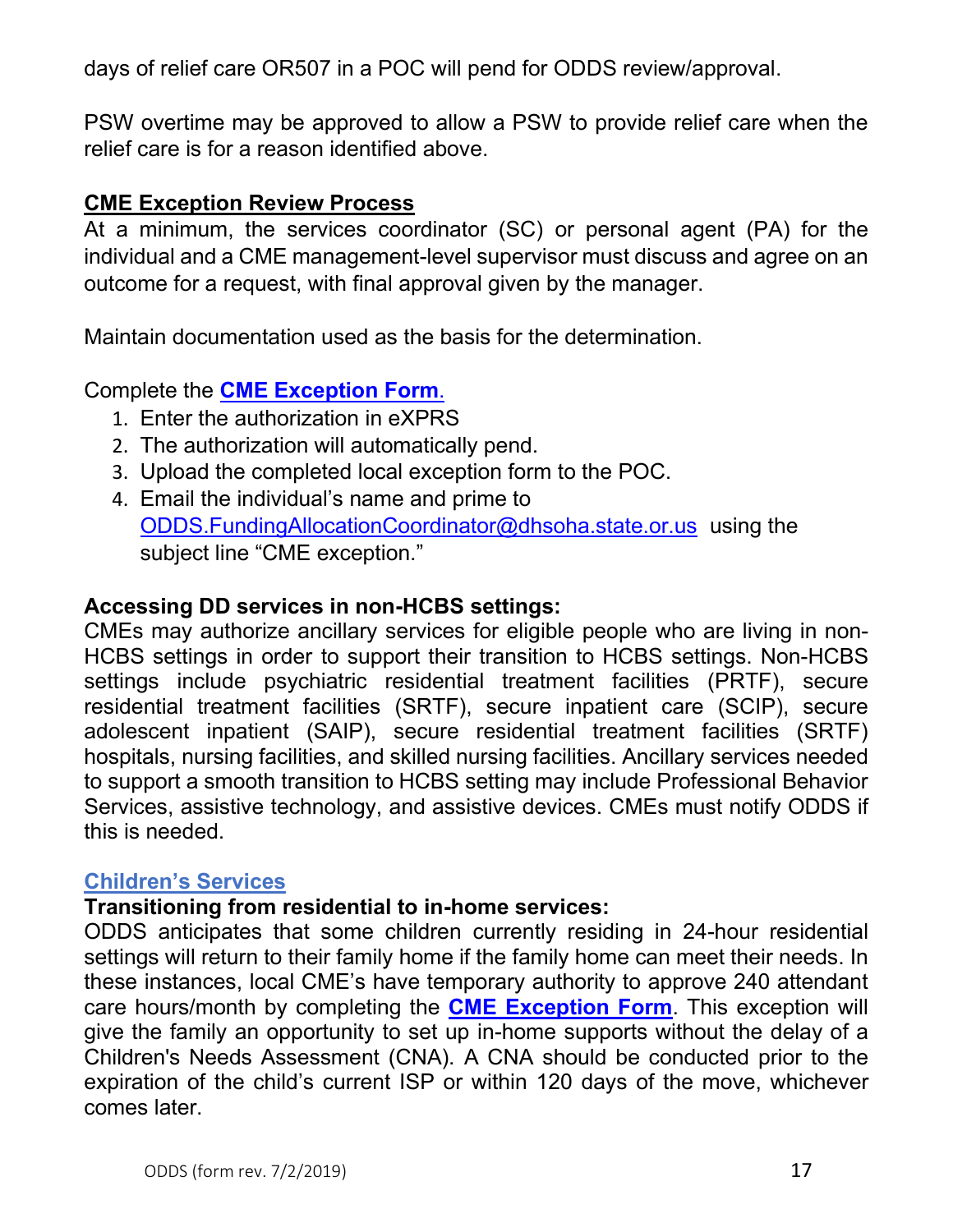This service level may result in eligibility for the parent of the child to become a paid care provider for their child until the child moves to another setting, if needed, or the federal Public Health Emergency ends, whichever is sooner. See the Case Management reopening guide for details about this option.

### **Placement Planning for Children in the Legal Custody of Child Welfare:**

During the staffing crisis, Policy APD-PT-14-038 is being temporarily waived to allow greater flexibility and more timely decision-making when exploring placement options for children who are in the legal custody of Child Welfare. When Child Welfare (CW) and the Community Developmental Disabilities Program (CDDP) are working together as a team to identify a placement option that best meets the child's needs, the team may choose a DD-funded foster care placement (provided the prospective foster provider is not a relative) without first needing to rule out the option of a CW-funded foster care placement with DD-funded In-home supports. However, if it is determined a CW-funded foster care placement with DD-funded In-home supports offers the best services and supports to the child, that option remains available.

When exploring placement and funding options for a child in the legal custody of Child Welfare, the team should consider the following:

Are there permanency planning issues which may be impacted by the decision? For younger children in particular who have a concurrent plan of adoption or guardianship, be mindful that CW-funded foster care placements with DD-funded In-home supports can be maintained post guardianship and adoption, supporting continuity of care. Using a DD-funded foster care placement could complicate future ability of the child to achieve the concurrent plan. Consider if consultation with a CW Permanency Consultant could be helpful.

### Are there Personal Support Workers (PSWs) readily available in the area?

When PSWs are not readily available in the foster family's local community or when the prospective foster provider is reluctant to allow unfamiliar staff into the home during the pandemic, a DD-funded foster care placement may be most appropriate. If a DD-funded foster care placement is the chosen service, the prospective foster provider would be the individual responsible for meeting the child's support needs.

When a DD-funded foster care placement occurs in a CW-certified resource family (foster provider) home, it is important to ensure clarity of cross-division rules, supports and requirements.

Be mindful that the CW resource family may not be familiar with ODDS foster care requirements and expectations. The CDDP Services Coordinator for the child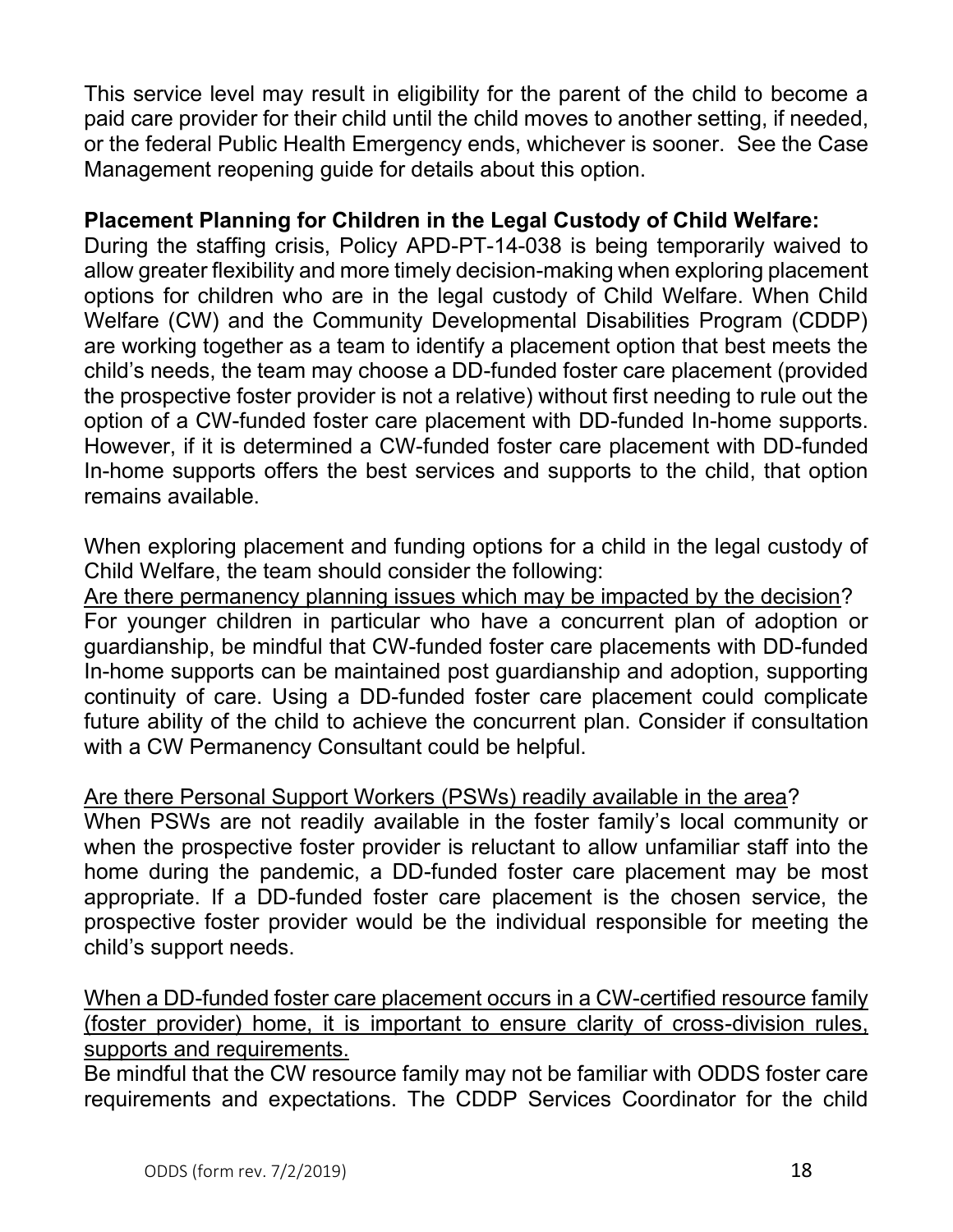placed with the CW-certified resource family will need to have a conversation with the resource family and educate them about ODDS foster care rules, requirements, and expectations. The resource family will need to follow both the requirements and rules of CW and ODDS. Communication and collaboration between the services coordinator (SC), CW caseworker, CW certifier, and CW certified resource family is important to ensure all are aware of the requirements and available supports. A discussion of each team member's unique role and a communication plan can be helpful when both CW and the CDDP are involved.

If the most appropriate service setting for the child is placement with a relative, a DD-funded foster care placement is not an option.

ODDS is prohibited from funding relative foster care, as it is a violation of statute. If a child is placed with a relative, DD-funded In-home supports may be considered.

### <span id="page-18-0"></span>**Assessors and Other CME Staff Providing Case Management Activities**

During this temporary emergency, case management training and qualification requirements under [OAR 411-415-0040](https://www.oregon.gov/dhs/SENIORS-DISABILITIES/DD/ODDSRules/411-415.pdf) may be waived for **currently employed and fully trained and background checked** CME ONA assessors, licensors, and QA staff so those staff can perform case management monitoring through the end of this calendar year, December 31, 2021. Some staff may need to complete a new eXPRS enrollment form in order to have appropriate eXPRS permissions. This option is **not available** for newly hired CME assessors, licensors, or QA staff.

### <span id="page-18-1"></span>**CME Quality Assurance Review Options**

CMEs should reach out to the ODDS Quality Assurance (QA) unit for assistance with their reviews. According to the needs of the CME, ODDS QA may extend timelines for corrective actions, waive personnel reviews, or make additional arrangements on a case-by-case basis.

### <span id="page-18-2"></span>**CME Staff Working in Residential Settings**

CME staff have the temporary option of working or volunteering in residential settings to alleviate provider staffing shortages. This is allowed according to the requirements of this transmittal: [DD-IM-21-083.](https://www.oregon.gov/dhs/SENIORS-DISABILITIES/DD/Transmittals/21083.pdf)

### <span id="page-18-3"></span>**Employment Issues for Individuals Receiving Services**

Employment providers and CMEs should reach out to their Regional Employment Specialists as soon as possible if the vaccination requirements of [Executive Order](https://www.oregon.gov/gov/Documents/executive_orders/eo_21-29.pdf)  [21-29](https://www.oregon.gov/gov/Documents/executive_orders/eo_21-29.pdf) or the Oregon Health Authority Rule [OAR 333-019-1010](https://secure.sos.state.or.us/oard/viewSingleRule.action?ruleVrsnRsn=280799) are impacting an individual's employment or putting their job at risk. A directory of Regional Employment Specialists can be found here: [Map-ODDS-Regional-Employment-](https://www.oregon.gov/dhs/EMPLOYMENT/EMPLOYMENT-FIRST/Documents/Map-ODDS-Regional-Employment-Specialists.pdf)[Specialists.pdf \(oregon.gov\).](https://www.oregon.gov/dhs/EMPLOYMENT/EMPLOYMENT-FIRST/Documents/Map-ODDS-Regional-Employment-Specialists.pdf)